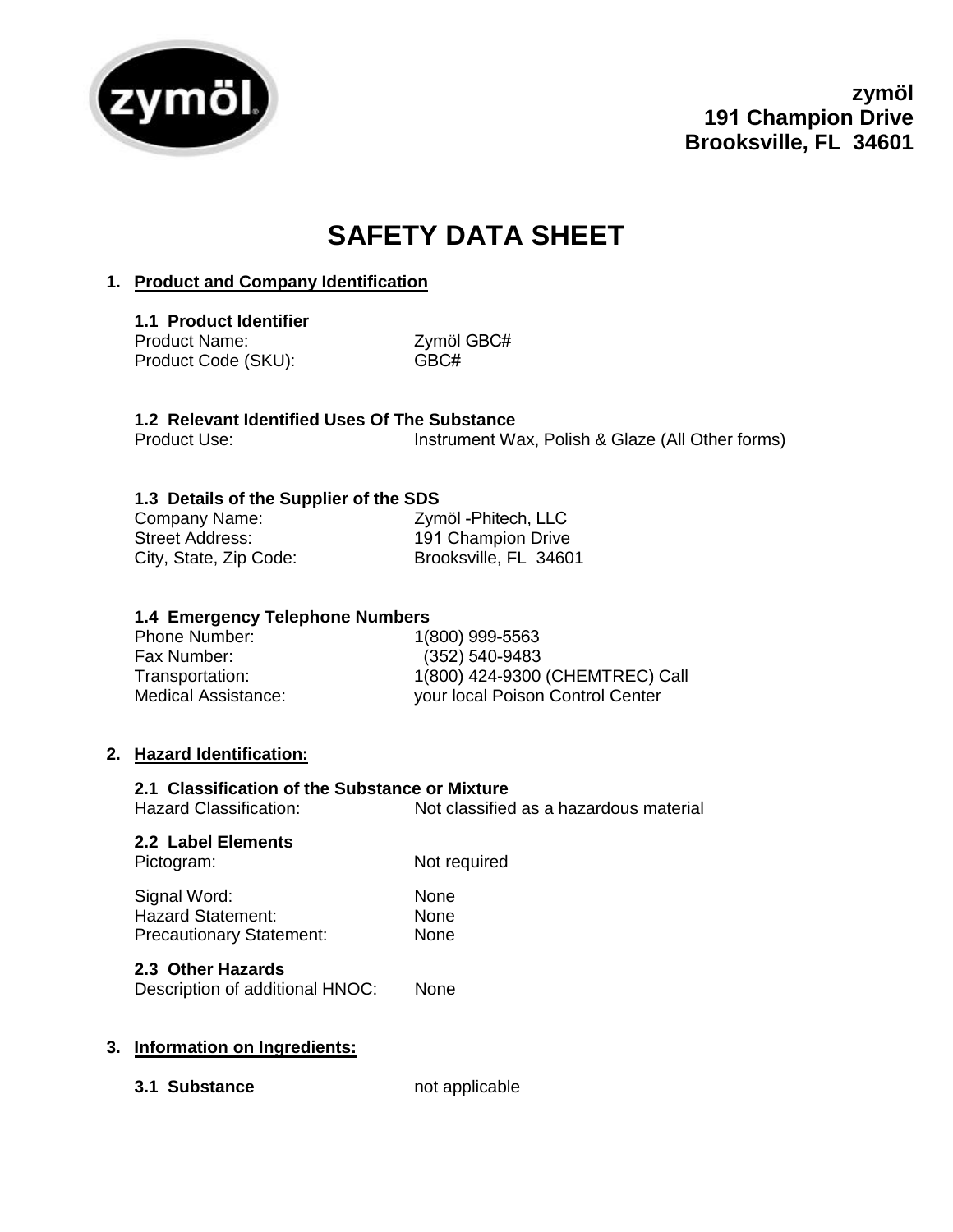| 3.2 Mixture Component                            | <b>CAS Number</b>            | <b>Concentration (wt%)</b> |
|--------------------------------------------------|------------------------------|----------------------------|
| Water                                            | 7732-18-5                    | >70%                       |
| Calcined kaolin clay                             | 66402-68-4                   | 10-30%                     |
| Banana Oil                                       | 29732-50-1                   | $5 - 10%$                  |
| Propylene glycol Natural<br><b>Natural Waxes</b> | $57 - 55 - 6$<br>Proprietary | $1 - 5%$<br>$10 - 16%$     |

# **4. First Aid Measures:**

## **4.1 Description of First Aid Measures**

**Inhalation:** Remove to fresh air and promote deep breathing. Get medical attention if effects persist.

**Skin:** In case of skin contact, wash thoroughly with soap and water. If irritation persists, get medical attention.

**Eyes:** In case of eye contact, immediately flush eyes with plenty of water. Remove contact lenses if worn. If irritation persists, get medical attention

**Ingestion:** If swallowed, do not induce vomiting. Never give anything by mouth to an unconscious person. Give water to drink if conscious. Get medical attention if effects persist.

### **4.2 Most important symptoms and effects – acute and chronic**

| Inhalation: | May cause respiratory tract irritation.                                    |
|-------------|----------------------------------------------------------------------------|
| Skin:       | May cause skin irritation. May cause drying, cracking, or mild dermatitis. |
| Eyes:       | May cause temporary eye irritation.                                        |
| Ingestion:  | May cause stomach distress, nausea, and vomiting.                          |

## **4.3 Indication of any immediate medical attention and special treatment**

Symptoms may not appear immediately. Seek medical attention if effects persist and you feel unwell.

## **5. Fire Fighting Measures:**

## **5.1 Extinguishing media**

Water spray, carbon dioxide, dry chemical, and alcohol foam

#### **a. Special hazards arising from the substance or mixture**

CO2, CO, and hydrocarbons

#### **5.3 Advice for Fire Fighters**

Keep up wind of fire.Wear full firefighting turn out gear (full bunker gear) and respiratory protection (SCBA). See Section 8 for personal protection.

#### **6. Accidental Release Measures:**

## **6.1 Personal precautions, protective equipment, and emergency procedures**

Use personal protection recommended in Section 8. Isolate the hazard area and deny entry to unnecessary and unprotected personnel.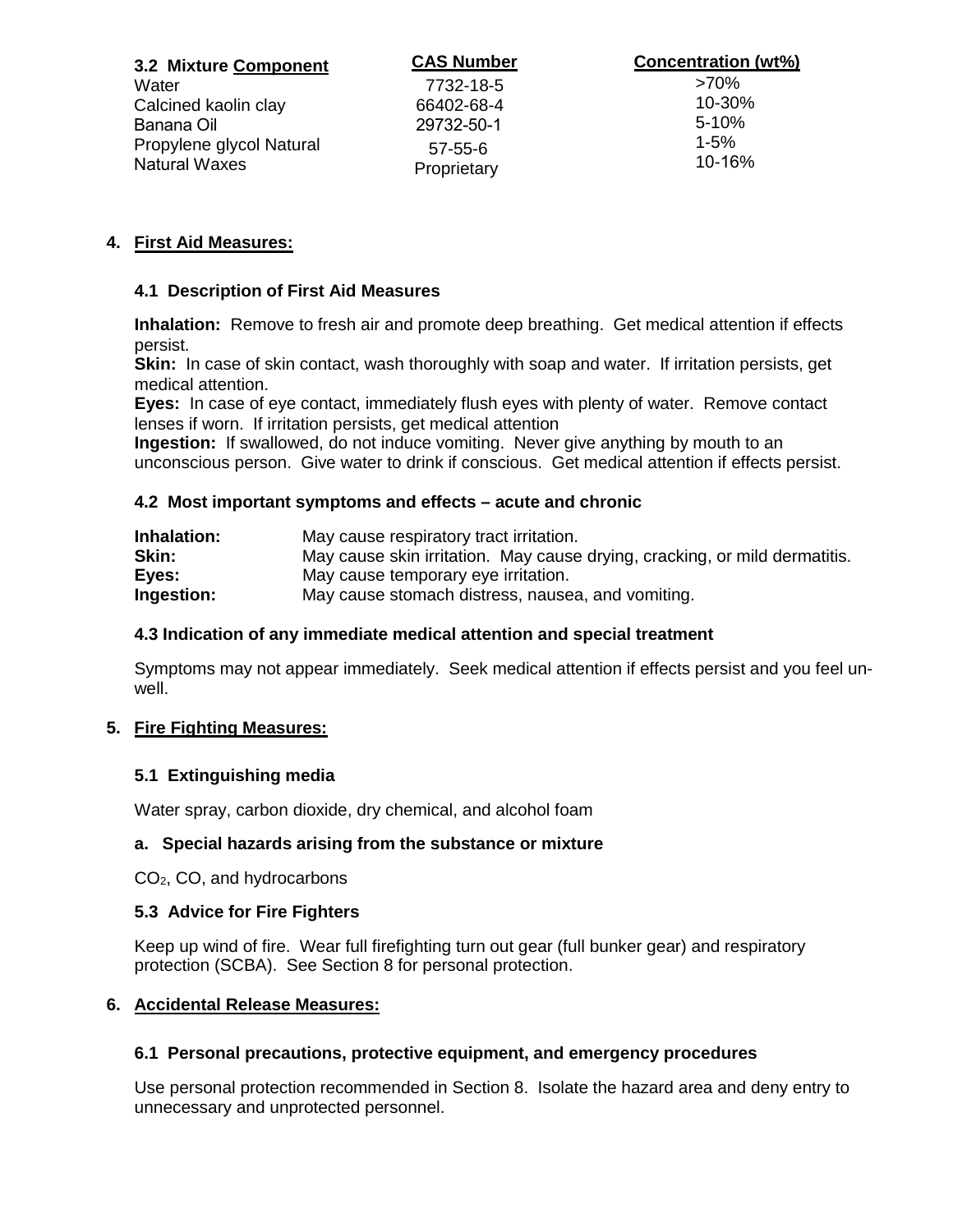## **6.2 Methods and materials for containment and clean up**

**For containment:** Contain and absorb spill with inert material. Place in suitable container for disposal. Spilled material may be slippery.

**For clean up:** Take up material and place in a suitable container. Provide adequate ventilation. Spilled material may be slippery.

#### **7. Handling and Storage**

## **7.1 Precautions for safe handling**

Avoid contact with skin and eyes. Do not swallow. Do not eat, drink or smoke while handling. Wash hands with soap and water after handling. Launder all clothing and foot wear before reuse.

## **7.2 Conditions for safe storage including incompatibilities**

Keep out of reach of children. Keep container tightly closed. Store in a well ventilated place. Do not store above 49°C (120°F).

#### **7.3 Specific end uses**

**Shelf Life:** Shelf life is considered to be 1 – 2 years when properly stored and kept closed.

### **8. Exposure Control/Personal Protection:**

#### **8.1 Control parameters**

**Exposure Limits 8 hr TWA:** Calcined kaolin clay Banana Oil Propylene Glycol Natural Waxes **not applicable** not applicable not applicable

15 mg/m<sup>3</sup>(total dust)  $2 \text{ mg/m}^3$ not applicable not applicable not applicable not applicable

**(OSHA PEL) (ACGIH TWA)** 

#### **8.2 Exposure controls**

Use adequate ventilation to keep exposure below recommended limits. Ensure that eye wash station and safety shower are close to work station.

**Hand Protection Equipment:** Wear chemical resistant gloves and clothing to prevent skin contact.

**Eye Protection Equipment:** Wear safety glasses or splash goggles to prevent eye contact. **Skin and Body Protection: Wear suitable protective clothing.** 

**Respiration/Ventilation Protection Requirements:** Provide good ventilation.

**Ingestion Protection Requirements:** Do not eat, drink or smoke while handling. Wash hands with soap and water after handling. Launder all clothing and foot wear before re-use.

#### **9. Physical And Chemical Properties:**

## **9.1 Information of basic chemical and physical properties**

| <b>Physical Form:</b>                 | viscous liquid                                                     |
|---------------------------------------|--------------------------------------------------------------------|
| Color:                                | light blue                                                         |
| Odor:                                 | fruity                                                             |
| <b>Odor Threshold:</b>                | not available                                                      |
| pH:                                   | 8.5                                                                |
| <b>Melting Point/Freeze Point:</b>    | $0^{\circ}$ C (32 $^{\circ}$ F) – Based on Water                   |
| <b>Initial Boiling Point:</b>         | $100^{\circ}$ C (212 $^{\circ}$ F) – Based on Water                |
| <b>Flash Point (Seta Closed Cup):</b> | >93°C (200°F)                                                      |
| <b>Flammability Limits:</b>           | <b>Explosive Limits:</b> Upper: not available Lower: not available |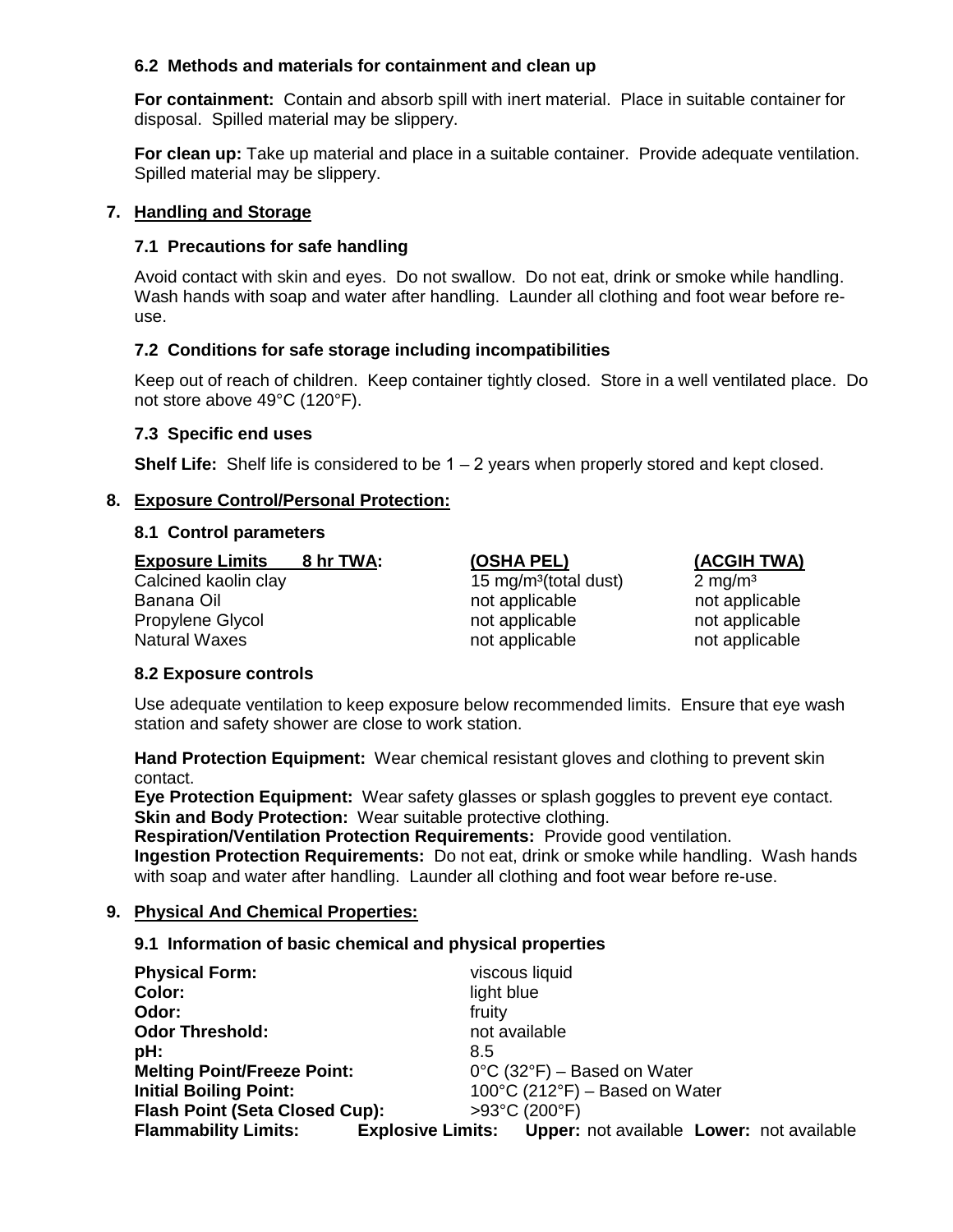| <b>Evaporation Rate:</b>                 | not available  |
|------------------------------------------|----------------|
| <b>Flammability Solid/Gas:</b>           | not applicable |
| <b>Vapor Pressure:</b>                   | not available  |
| <b>Vapor Density:</b>                    | not available  |
| <b>Specific Gravity:</b>                 | 1.079          |
| <b>Solubility in Water:</b>              | dispersible    |
| <b>Auto Ignition Temperature:</b>        | not available  |
| Partition coefficient (n/octonol/water): | not available  |
| <b>Viscosity:</b>                        | 6000 cP        |
| 9.2 Other information                    |                |

| %NVM by Weight:            | 23.5% |
|----------------------------|-------|
| %VOC Content (California): | 0.0%  |

#### **10. Stability and Reactivity:**

#### **10.1 Reactivity**

Does not react under normal conditions

**10.2 Chemical stability Stable** 

**10.3 Possibility of hazardous reactions**

Does not react under normal conditions

#### **10.4 Conditions to avoid**

Heat and incompatible materials

#### **10.5 Incompatible materials**

Strong oxidizers such as bleach and peroxides

#### **10.6 Hazardous decomposition products**

CO2, CO and hydrocarbons

#### **11. Toxicological Information:**

## **11.1 on Toxicological effects**

| Zymöl GBC#<br>LD50 - Oral Rat<br>LD50 - Dermal Rabbit<br>LC50 - Inhalation Rat                                            | >2000 mg/Kg<br>>2000 mg/Kg<br>$>20$ mg/L (4 hr)      |  |
|---------------------------------------------------------------------------------------------------------------------------|------------------------------------------------------|--|
| Banana Oil (29732-50-1)<br>LD50 - Oral Rat<br>LC50 - Inhalation Rat                                                       | $>7422$ mg/Kg<br>>6470 mg/L (4 hr)                   |  |
| Propylene Glycol (57-55-6)<br>LD50 - Oral Rat<br>LD50 - Dermal Rabbit                                                     | >20000 mg/Kg<br>>10000 mg/Kg                         |  |
| Skin corrosion/irritation<br>Serious eye damage/irritation<br>Respiratory or skin sensitization<br>Germ cell mutagenicity | Based on a<br>Based on a<br>Based on a<br>Based on a |  |

available data, classification data are not met available data, classification data are not met available data, classification data are not met available data, classification data are not met Carcinogenicity **Based on available data, classification data are not met**<br>Reproductive toxicity **Based on available data, classification data are not met** Based on available data, classification data are not met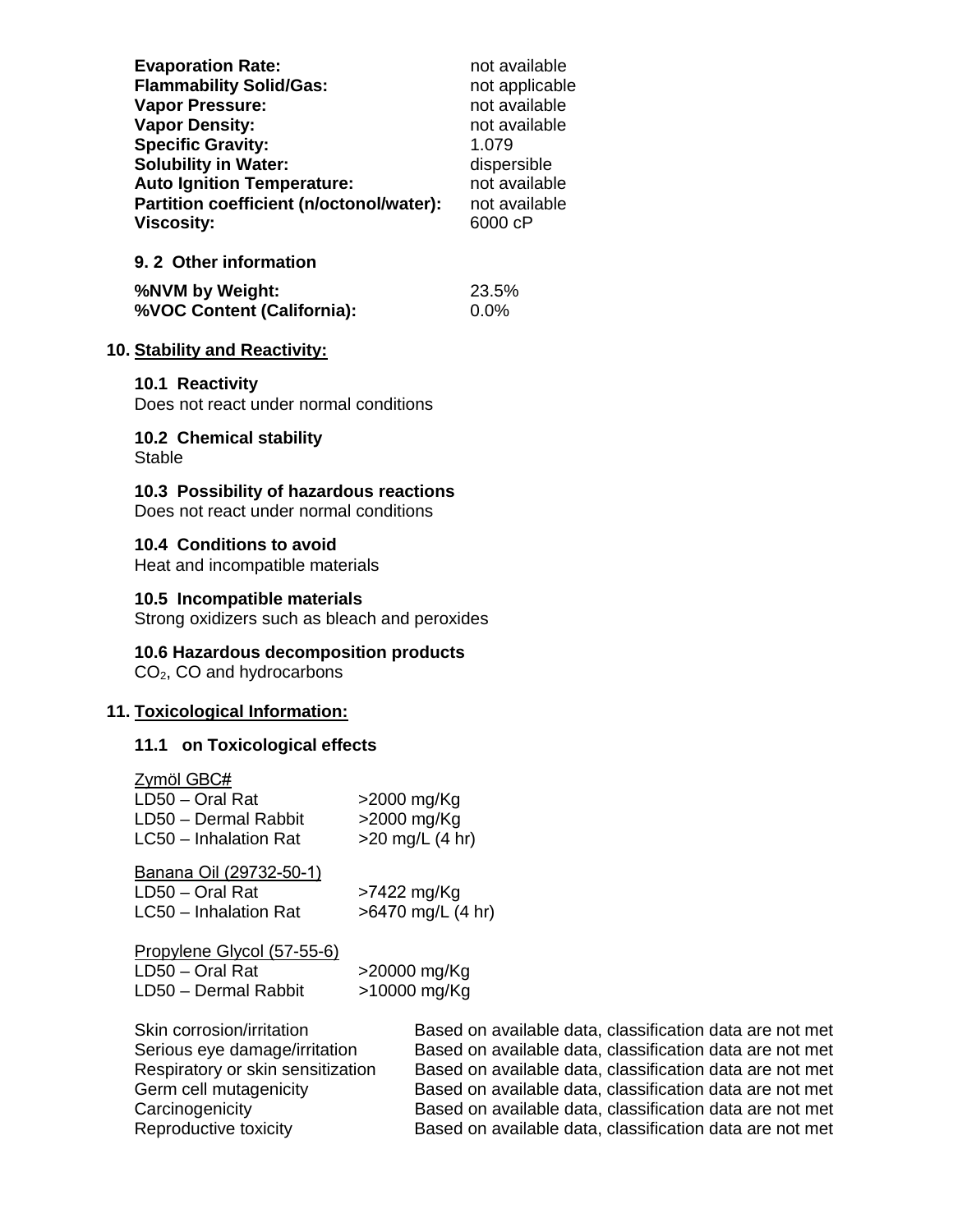Specific target organs – single exposure

Based on available data, classification data are not met Specific target organs – repeated exposure Based on available data, classification data are not met Aspiration hazard **Based on available data, classification data are not met** Symptoms/injuries after inhalation May cause respiratory tract irritation Symptoms/injuries after skin contact May cause skin irritation. May cause drying, cracking, or mild dermatitis. Symptoms/injuries after eye contact May cause temporary eye irritation.<br>Symptoms/injuries after ingestion May cause stomach distress, nause May cause stomach distress, nausea, and vomiting.

## **12. Ecological Information:**

### **12.1 Toxicity**

Not recommended for release into aquatic systems without treatment

### **12.2 Persistence and degradability**

Not established

**12.3 Bioaccumulative potential** Not established

**12.4 Mobility in soil** Not established

**12.5 Other adverse effects** None known

#### **13. Disposal Considerations:**

#### **13.1 Waste treatment methods**

| <b>RCRA Hazardous Waste:</b>  | not regulated as a hazardous waste                     |  |
|-------------------------------|--------------------------------------------------------|--|
| <b>Waste Disposal Method:</b> | Dispose of in accordance with local, state and federal |  |
|                               | regulations                                            |  |
| <b>Waste Disposal Vessel:</b> | Plastic or metal drums.                                |  |

#### **14. Transportation Information:**

#### **14.1 UN number**

None - not regulated as a hazardous material

**14.2 UN Proper shipping name** None

**14.3 Transport Hazard class** Not applicable

**14.4 Packaging group** Not applicable

**14.5 Marine Pollutant** No

**14.6 Transportation in Bulk** Not applicable

**14.7 Special precautions** None